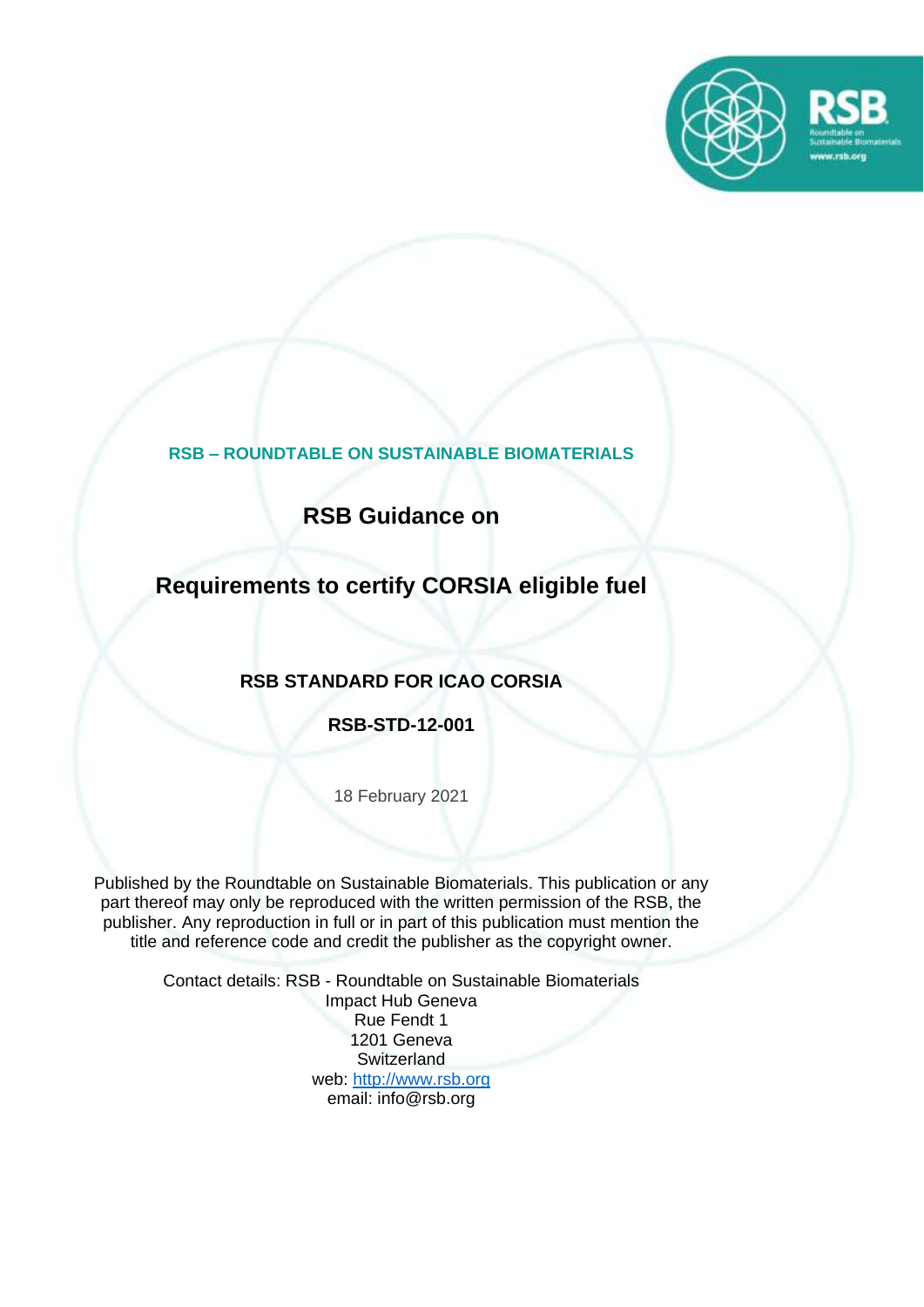

# **1. OBJECTIVE**

The objective of this guidance is to clarify the options for the certification of ICAO CORSIA eligible sustainable aviation fuels (SAF) in the RSB system. The guidance includes the clarification of obligatory certification requirements and the specification of claims for the certified material.

## **2. BACKGROUND**

The Carbon Offsetting and Reduction Scheme for International Aviation, or CORSIA, is an emission mitigation approach for the global airline industry, developed by the International Civil Aviation Organization (ICAO). CORSIA has been adopted as complementary to a broader package of measures to help ICAO achieve its goal of carbon-neutral growth from 2020 onwards.

CORSIA will be implemented in three phases, starting with participation of States in CORSIA offsetting on a voluntary basis (pilot phase and first phase), followed by participation of all States except the States exempted from offsetting requirements.

From 2021 onwards, operators can reduce their CORSIA offsetting requirements by claiming emissions reductions from CORSIA eligible fuels.

The RSB has developed the RSB Standard for ICAO CORSIA [RSB-STD-12-001] to define requirements for operators along the SAF supply chain to produce SAF considered as eligible under ICAO CORSIA. The RSB has been approved by the ICAO Council for the certification of CORSIA eligible fuel producers as one of only two sustainability certification systems worldwide.

## **3. GUIDANCE**

### **3.1 Options for certification**

In the RSB certification system developed for ICAO CORSIA, operators along the SAF supply chain have two options for certification. These options are different in the scope of the sustainability criteria that are covered. Other requirements (e.g. traceability, calculating actual life cycle emission values, auditing procedures) are the same for both options. The two options are specified as follows:

- **Certification of CORSIA eligible SAF**: This certification comprises the sustainability criteria as approved by the ICAO Council. Currently, two themes are addressed by these sustainability criteria (1. Greenhouses Gases, 2. Carbon Stock)<sup>1</sup>.
- **Certification of RSB compliant CORSIA eligible SAF**: This certification comprises the sustainability criteria as approved by the ICAO Council plus the RSB Principles and Criteria.

<sup>1</sup> The ICAO Council underscored that Sustainability Certification Schemes (SCS) would apply only ICAOapproved sustainability criteria for the certification of fuels for use during the CORSIA pilot phase (https://www.icao.int/about-icao/Council/Council%20Documentation/221/C-DEC/C.221.DEC.10.EN.pdf)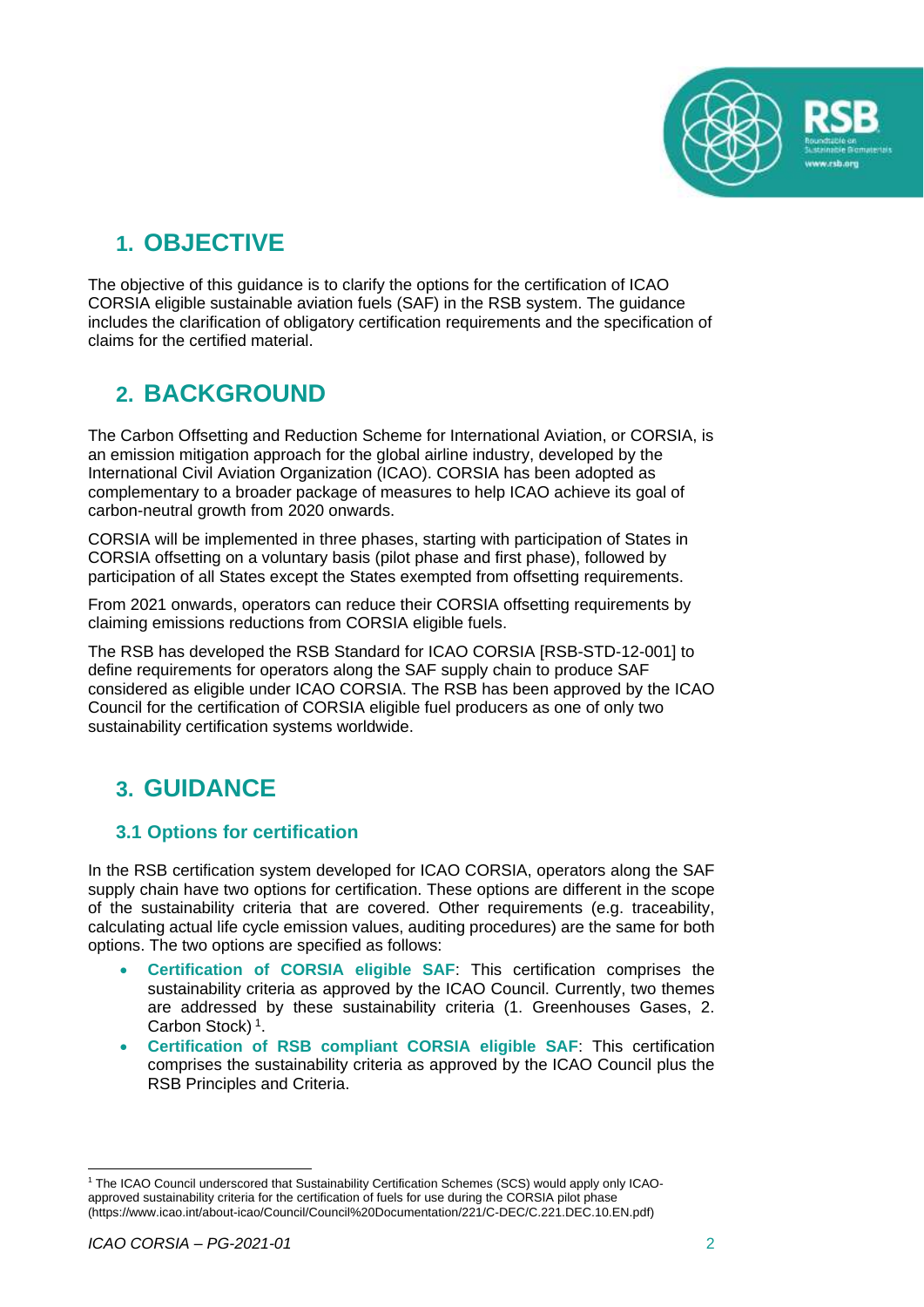

#### **3.2 Requirements**

- **Certification of CORSIA eligible SAF:** Operators aiming for this option, have to comply with the requirements as specified in the RSB Standard for ICAO CORSIA, except clause G.1.1 (compliance with RSB Principles and Criteria). To operators choosing this option also the note in G.2.1 does not apply (GHG emission reduction threshold) so that only the emission reduction threshold as approved by the ICAO Council applies, which is 10% compared to the baseline life cycle emissions for aviation fuels.
- **Certification of RSB compliant CORSIA eligible SAF:** Operators who choose this option have to comply with the full RSB Standard for ICAO CORSIA, including the full set of RSB Principles and Criteria applicable to the scope and the RSB GHG emission reduction threshold of 50% and 60% for new installations.

#### **3.3 Claims**

#### • **Certification of CORSIA eligible SAF:**

Operators certified under this option may use the claim *CORSIA eligible [product] certified by [insert name of certification body] accredited to RSB – Roundtable on Sustainable Biomaterials Association* on delivery documentation. This includes the use in the table for SAF producers as required through A5-2 Supplementary information to aeroplane operator's Emission Report if emission reductions from the use of CORSIA eligible fuel being claimed in ICAO International Standards and recommended Practices Environmental Protection, Annex 16, Volume IV.

For the product information as required in the RSB Chain of Custody Procedure [RSB-PRO-20-001], operators shall use *CORSIA eligible* on their delivery documentation for certification scheme.

Any use of the RSB trademark (e.g. name, logo, strapline, on-product label) beyond this is not allowed.

#### • **Certification of RSB compliant CORSIA eligible SAF:**

Operators certified under this option may use the claim *RSB compliant CORSIA eligible [product]* and the RSB trademark as specified in RSB Procedure on Communication and Claims [RSB-PRO-50-001].

For the product information as required in the RSB Chain of Custody Procedure [RSB-PRO-20-001], operators shall use *RSB ICAO CORSIA* on their delivery documentation for the certification scheme.